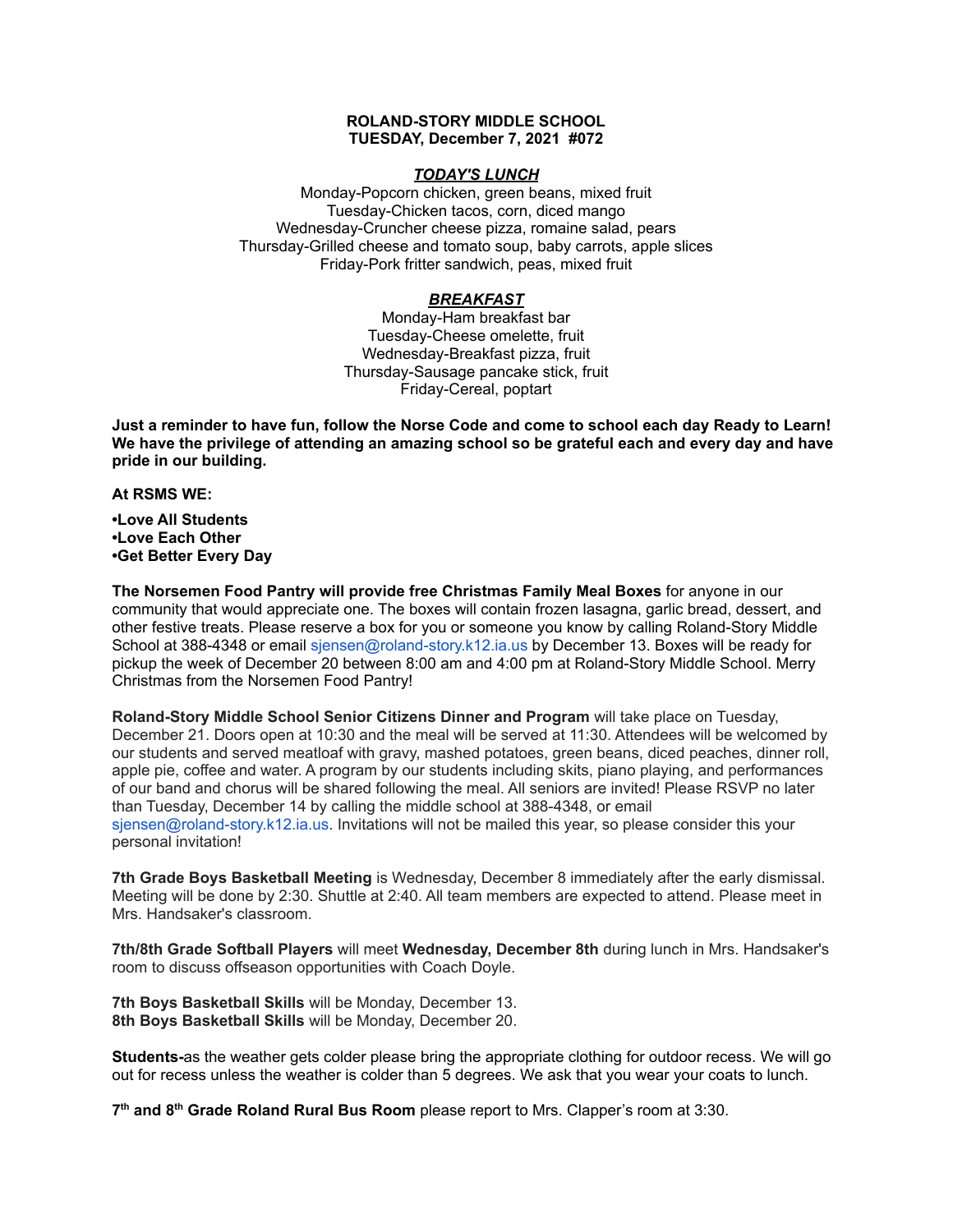**Reminder to all students attending middle school and high school events:** Please come to watch the event and NOT be running around. Remember to demonstrate the Norse Code positively cheering for both teams.

## **RSMS to offer "Skip the Trip" Iowa DOT instruction permit knowledge tests**

Do you have a student who is ready to take the operator knowledge test to get an Iowa instruction permit to drive? RSMS is now offering the test right here at school as part of the Iowa Department of Transportation's "Skip the Trip" program. In partnering with the Iowa DOT, RSMS can save families time, cost, and the hassle of making a trip to a driver's license service center for testing. Students will be able to take the web-based test in a more familiar environment that works to reduce test anxiety and increase success rates. Tests are overseen by trained school staff to assure the integrity of test results. To be eligible to take the remote knowledge test, your student must be age 14 or older and not currently hold an Iowa instruction permit. Students that have turned 14 prior to the testing date must sign up in the office and have permission given from their parent by either email or phone. Students will have the opportunity to test on the second Tuesday of each month. "Skip the Trip" allows students to take their initial test at school as the first step in getting your student to be a confident driver. Once a student has successfully passed the test, the student will receive an email verifying a successful test. The student brings a copy of the email to the driver's license service center along with the other required documentation that will prove their identity to be issued their instruction permit. Service center staff will verify passing test result emails with Iowa DOT records. Visit [www.iowadot.gov/mvd/realid/success.asp](http://www.iowadot.gov/mvd/realid/success.asp) to determine what documentation to bring with you to receive your student's permit. To prepare for a successful knowledge test, students should study the Iowa Driver's Manual and online practice test, both available at: <https://iowadot.gov/mvd/driverslicense/manuals-and-practice-tests>.

#### **Quote of the Week:**

If you want others to be happy, practice compassion. If you want to be happy, practice compassion. Dalai Lama

## **R-S MS PRACTICE / SHUTTLE SCHEDULE GIRLS BASKETBALL and WRESTLING BOYS BASKETBALL SKILLS**

# **DECEMBER 6 - DECEMBER 10 SHUTTLE @ 5:45 P.M.**

# **TUESDAY, DECEMBER 7 -- SHUTTLE @ 5:15**

**7th/8th Concert -- New Gym @ 7:00** Girls Basketball 7th Girls 3:30 - 5:00 -- Old Gym 8G -- No Practice Wrestling 3:30 - 5:00

#### **WEDNESDAY, DECEMBER 8 -- 1:15 Dismissal Boys Basketball Shuttle @ 2:30 Girls Basketball Shuttle @ 3:45**

Girls Basketball 1:15 - 3:30 7th Boys Basketball Team Meeting -- 1:20 - 2:20 Wrestling 6:00 - 7:00 a.m. @ HS

# **THURSDAY, DECEMBER 9 -- Shuttle @ 5:45**

Girls Basketball 8th vs. Perry Dismiss @ 2:50 / Bus @ 3:00 7th Practice 3:30 - 5:30 - Old Gym Wrestling **@ RSMS (H) 4:30 - New Gym**